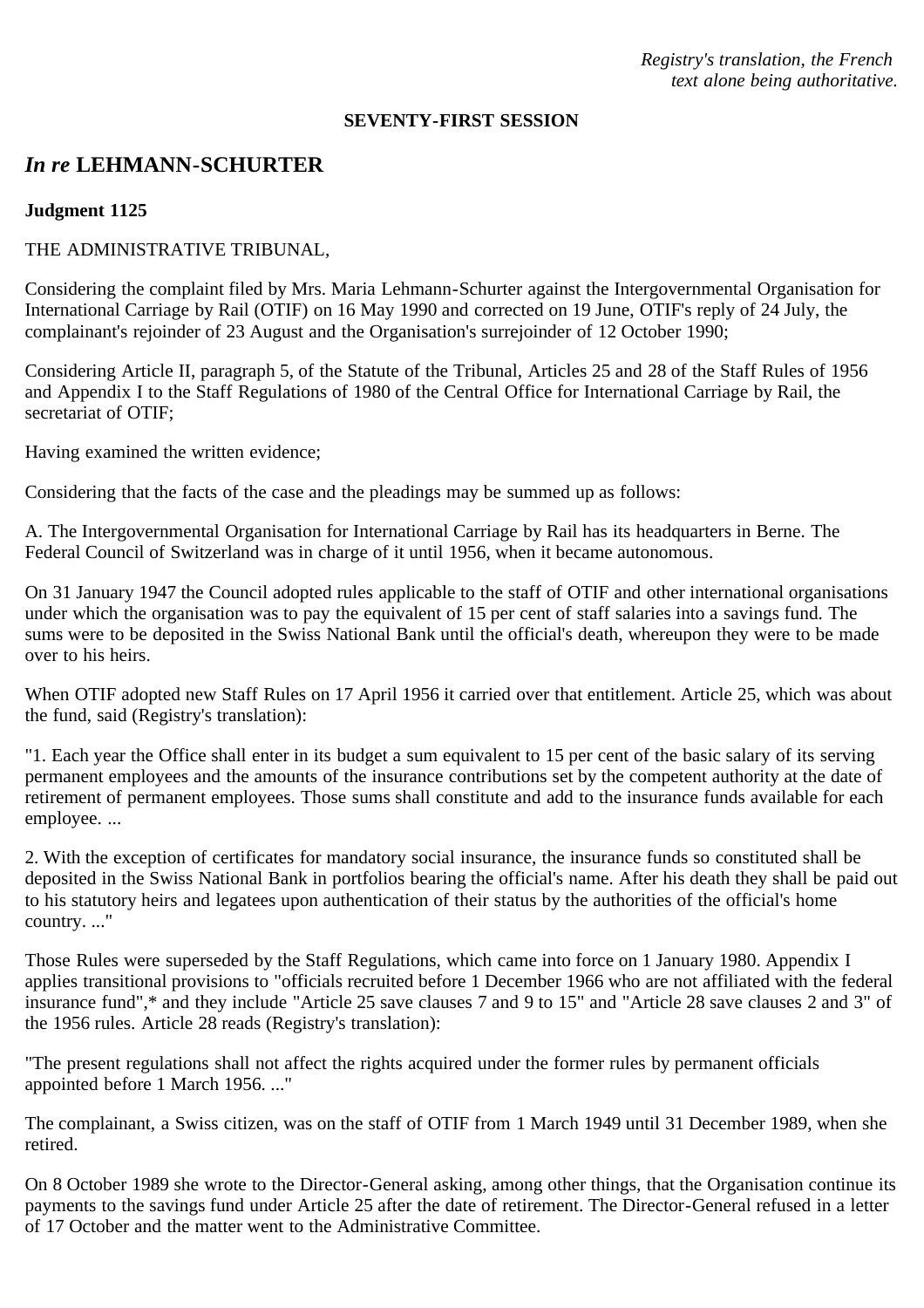In its report of 22 February 1990, which constitutes the impugned decision, the Committee recommended dismissing her claim and agreed with the Organisation that the fund had been set up to answer the need for social protection at a time when pay had been low and social insurance wanting. But it did acknowledge that the text did "not contain the express restriction that that interpretation implies". In the Committee's view neither the complainant's nor her heir's finances warranted any "further help" from the Organisation and "a teleological construction of the article must prevail over any strictly literal one".

B. The complainant submits that the decision she challenges was arbitrary. She has an acquired right to protection under Article 25 of the 1956 rules, and both Article 25 and Article 28, which safeguards that right, are still in force.

Whether the old scheme was too solicitous is no concern of hers. Her direct heirs, a son and three grandchildren, are not particularly well off and so her position is just what the draughtsman had in mind.

Whereas the new scheme, under which officials belong to the Swiss federal insurance fund, confines protection to the official's spouse and dependent children of any age the 1956 rules make no such restriction. Yet OTIF never gave notice of any change in her rights. Indeed she was led to believe she

would keep the rights she had acquired under a text that is quite plain and in no need of interpretation. To displace a literal with a teleological construction is a breach of good faith.

The impugned decision grossly offends against equal treatment. She names six officials in similar family circumstances who did benefit under the 1956 rules after retirement. As OTIF's last employee to be able to rely on those rules she regards its denial of her rights as especially offensive.

She asks the Tribunal to order production of the records on the six other cases and to order the Organisation to contribute at the rate of 15 per cent of her final yearly basic pay to the survivors' insurance fund in pursuance of Article 25 of the 1956 rules.

C. In its reply OTIF gives its own interpretation of Article 25.

In its submission the text is straightforward and distinguishes between two kinds of contributions: "a sum equivalent to 15 per cent of the basic salary" for serving officials and "the amounts of the insurance contributions set by the competent authority" - in this case the Administrative Committee - for retired officials. So the contributions do not necessarily continue after retirement, being dependent on what the Administrative Committee decides, and there is no question of any acquired right. What swayed the Committee was that protection was intended to meet cases where a retired official's death caused financial hardship and the financial position of the complainant and her descendants obviously precluded any such risk in this case. There was nothing arbitrary about the decision. To establish that her situation is indeed what the draughtsman had in mind she must offer evidence of her son's finances and legitimate expectations.

The construction the Organisation puts on the rule is in keeping with the draughtsman's intent and, as the papers show, has been asserted time and again over the years. A Committee paper of 30 September 1967, for example, states that the survivors' insurance fund is meant to serve the same purpose as the annuities Switzerland pays to widows and orphans. Yet the complainant's son is not a dependent child as an orphan is under Swiss social insurance law.

Besides, the Universal Postal Union had at the time a similar insurance scheme, and the Swiss Federal Council told it as long ago as 1965 not to pay further insurance contributions on behalf of any official with neither spouse nor dependent offspring. Unfortunately OTIF was not informed of that decision until 1978.

As for the payment of insurance contributions for the six officials named, OTIF produces several documents about them, and about a seventh official the complainant has not mentioned, and observes that in only four cases did it continue to contribute after their retirement.

D. In her rejoinder the complainant contends that OTIF's reply contains several errors and reveals bias in its disregard of earlier promises and of consistent practice. She points out that the three officials for whom the Organisation stopped contributing had no immediate heirs and that she is in just the same situation as the other four, whose cases bear out that the only condition is to have a spouse or lineal descendant. She maintains that the decision was arbitrary, in breach of her acquired rights and discriminatory.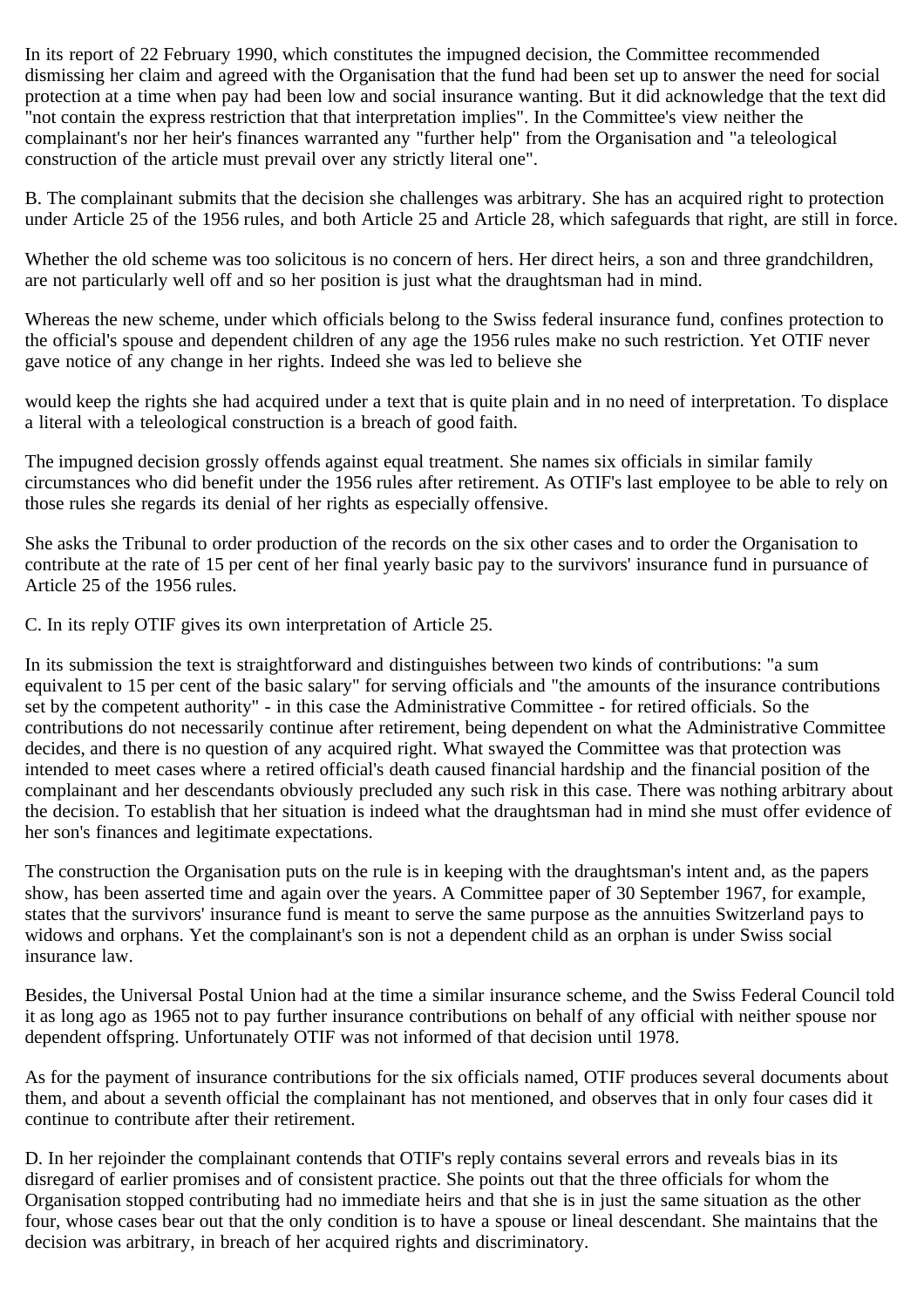She presses her earlier claims and adds a subsidiary claim that the Tribunal set the amounts of insurance contributions in keeping with the four precedents.

E. In its surrejoinder OTIF denies all the complainant's submissions in her rejoinder, observing that each of the cases she sees as evidence of the practice she relies on dated from before 1978, i.e. before the Universal Postal Union told it of the change the Union had made in its practice in 1965.

## CONSIDERATIONS:

1. The complainant, who joined OTIF on 1 March 1949, retired on 1 January 1990.

Throughout her career she came under several sets of staff rules or regulations. At the date of her appointment the material rules were in a text dated 31 January 1947, which harked back to an even earlier one. Those rules came from the Federal Council of Switzerland, which at the time was in charge of OTIF and other international bodies. Besides a traditional pension scheme the rules provided for the protection of staff members' families, and for that purpose OTIF and the other international bodies were to pay contributions out of their own budgets to the Swiss National Bank in amounts depending on the pay of each staff member. The contributions were converted into lump sums and made up a savings fund for the benefit, not of the staff themselves, but of their heirs.

OTIF later became quite independent and the competent authorities of the Organisation adopted new Staff Rules on 17 April 1956. Those Rules continued to allow staff who had been subject to the 1947 rules to continue, provided that they so wished, to have contributions made to the fund for the benefit of their heirs.

The Staff Regulations in force at the date of the complainant's retirement had come in on 1 January 1980. Appendix I to those Regulations took over such provisions of the 1956 Rules as were still applicable and again affirmed the principle of acquired rights.

In 1956 the complainant chose to keep membership of the fund and so to confer on her heirs the lump-sum benefit it would yield at her death.

While she was in its employ OTIF contributed to the fund at the rate of 15 per cent of her salary in accordance with the successive sets of rules and regulations. Those sums, which the Swiss National Bank has charge of, will eventually go to her heirs, and that is not at issue.

What is at issue is whether the contributions are to continue after the date of her retirement: she objects to the decision which the Administrative Committee took on 22 February 1990 that the Organisation's contributions to the fund should cease at that date.

2. According to Article II, paragraph 5, of its Statute the Tribunal may "hear complaints alleging non-observance, in substance or in form, ... of provisions of the Staff Regulations".

Insurance protection is covered by Article 25 of Appendix I to the 1980 Staff Regulations, the ones that applied at the date of the complainant's retirement. Although she will not herself derive the benefit, which ordinarily goes only to heirs, her own lack of financial entitlement does not bar her from asking the Tribunal to enforce a provision of the material Regulations; else there would be no remedy in law since beneficiaries will have only such entitlements as she will have secured for them.

The Tribunal is therefore competent, and indeed the Organisation does not demur on that point.

The complaint is also otherwise receivable.

3. The complainant is relying on Article 25(1) of the 1956 Rules, which by virtue of Appendix I to the 1980 Staff Regulations is still in force and which reads (Registry's translation):

"Each year the Office shall enter in its budget a sum equivalent to 15 per cent of the basic salary of its serving permanent employees and the amounts of the insurance contribution set by the competent authority at the date of retirement of permanent employees. Those sums shall constitute and add to the insurance funds available for each employee. ..."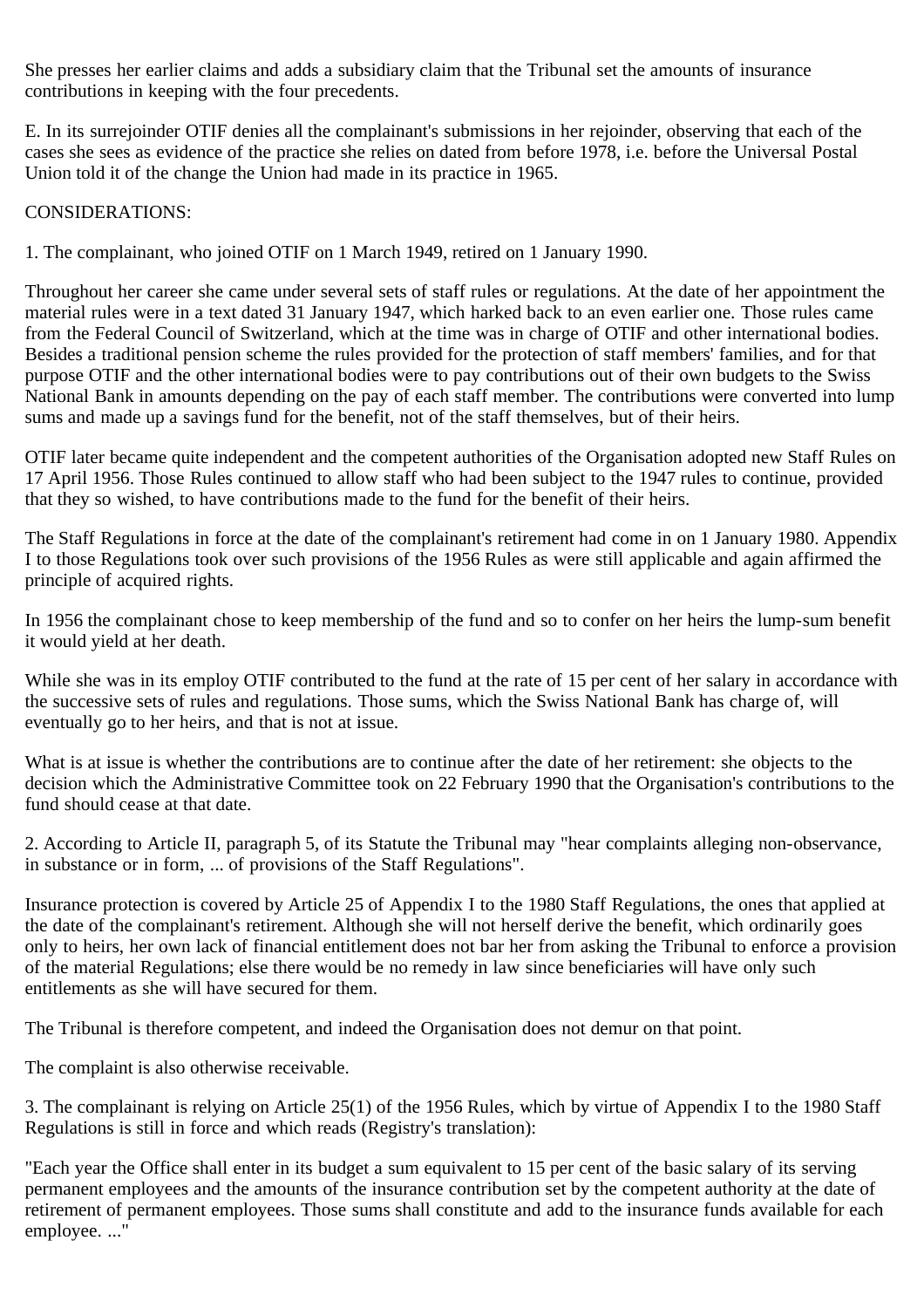The complainant's case is that the article requires OTIF to go on contributing to the fund after her retirement.

The Organisation's answer is that retirement is a fundamental change of circumstances warranting review of the employee's status, and it points out that Article 25 distinguishes between serving and former staff. But in its submission the impugned decision is really based on broader considerations than that. The Swiss authorities' purpose in setting up the fund was, it says, to afford protection at a time when retirement schemes were still unreliable and did not give officials' families proper protection. But nowadays the pension scheme allows retired staff much the same standard of living as they had while on salary and enables them to look after their dependants as well. So it would run counter to equity and to wise management of the scheme to hold the Organisation to obligations that have lost their original purpose. Another outcome of the approach reflected in the impugned decision is to bring closer together the old scheme and the one which covers staff recruited after 1956, and which ordinarily protects only the spouse and dependent offspring, whether minors or not.

Though the Staff Regulations do speak of acquired rights it would be wrong - OTIF goes on - to apply the doctrine in this instance. If the complainant succeeded in her claim a quite proper form of social protection would become mere charity, which ill befits the international civil service.

The Organisation points out that the complainant's pension is 63,695 Swiss francs a year, that she lives alone and has no family dependants. Her only son, who is over 40, has three children and is working as a music teacher. Even if the impugned decision is upheld he will still be paid when she dies a sum which, though it will depend on when she does, would in 1990 have come to over 110,000 Swiss francs. In any event the complainant may if she likes and she can well afford to - go on contributing to the fund in the Organisation's stead.

Lastly, in upholding the decision the Administrative Committee observed that Article 25 does not state the restriction OTIF reads into it, and there is no reason to infer wilful omission. It concluded its explanation of the decision with the more general comment that "a teleological construction of the article must prevail over any strictly literal one".

4. The text the complainant is relying on requires that the Organisation's budget include the amount of insurance contributions as determined by the competent authority at the date of the permanent employee's retirement. That means that even after the employee retires the Organisation must go on paying into the fund. Though Article 25 merely states the rule - the arrangements for applying it being immaterial in the context - the wording is quite explicit. While admitting that, the Organisation wants to disregard the literal construction on the grounds that the draughtsman's original purpose no longer holds good.

The plea fails. When the text is clear there is no call for any interpretation or, in particular, to take account of the draughtsman's purpose. Only where two provisions of the same text or two parallel texts are at variance will any attempt be made to reconcile them. There is no need for that here. The wording is clear, and Article 25 is based on another provision of the 1956 Staff Rules, which preserves rights acquired under the earlier rules by permanent employees recruited before 1 March 1956. When incontrovertible the literal meaning of a text prevails over the spirit of it, and the teleological approach is irrelevant in positive law.

5. There is a more telling plea in the Organisation's submissions.

The Staff Regulations lay down that whereas for serving officials the contribution shall be the equivalent of 15 per cent of gross salary, the Administrative Committee shall set the amount for retired officials; yet the rules say nothing of the criteria the Committee shall apply in doing so. That means that, short of acting arbitrarily, it has discretion in the matter and so was free to stop contributing altogether at the date of the complainant's retirement. Before so deciding it reviewed her and her heirs' financial and social circumstances and concluded that their livelihood was not at risk. The position of her natural heirs, as summed up in 3 above, shows that the Organisation took the material facts into account.

6. Where the rule is silent the competent authority - here the Administrative Committee - does have discretion to set the amount of the contribution to be paid from the date of retirement. But its decision will not be immune to review by the Tribunal, which will interfere if it finds some mistake of fact or of law, or abuse of authority, or if an essential fact was overlooked, or if a patently wrong conclusion was drawn from the facts.

7. The complainant pleads that she was never warned of any change in her rights and that six other employees fared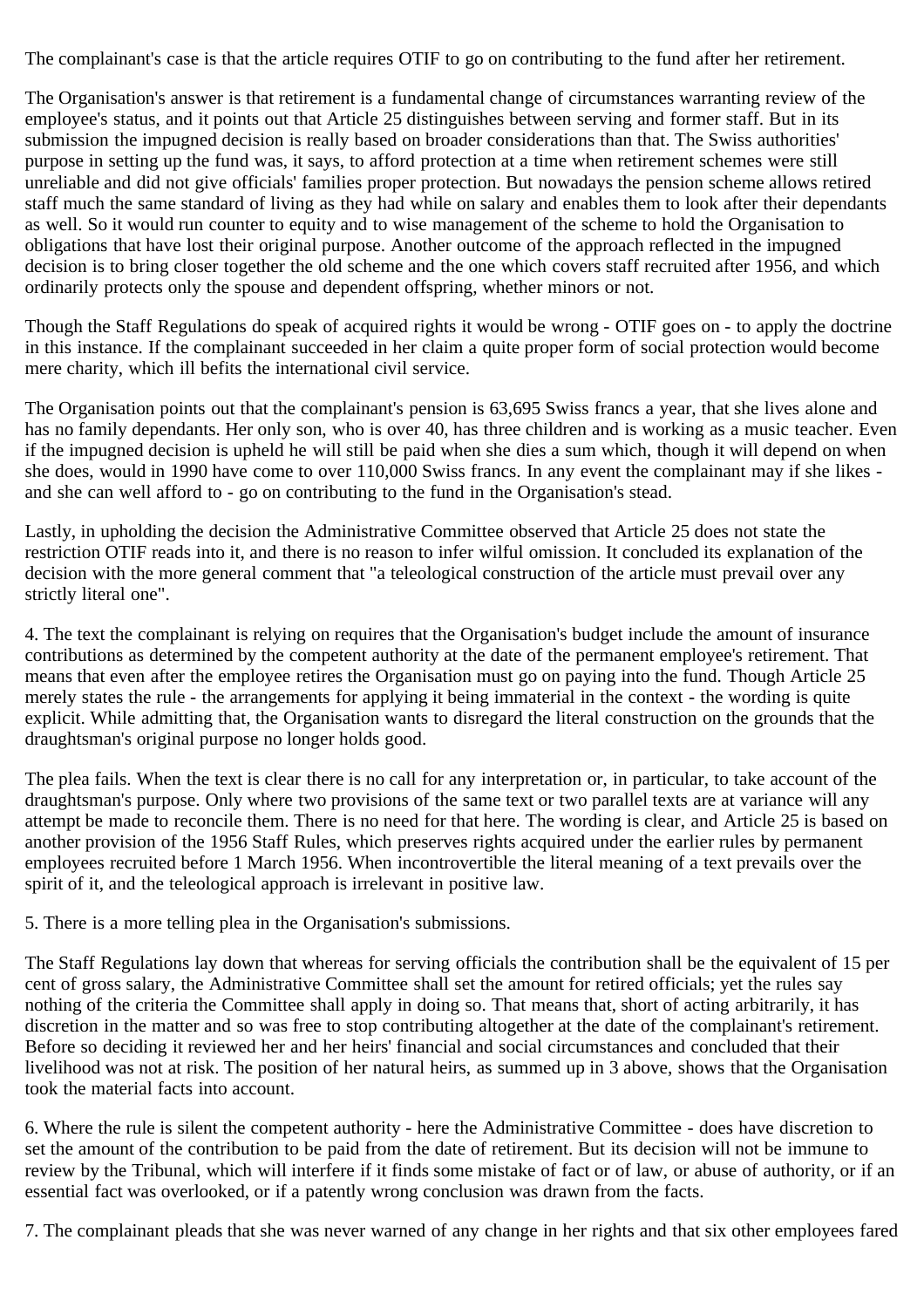#### better.

In its reply the Organisation comments on the case of the six others, and of a seventh, who retired between 1956 and 1982. For four of them it did go on contributing after retirement at the rate of 15 per cent of gross salary, but the details it gives do not reveal their family circumstances at the date of retirement. In its surrejoinder it acknowledges that after 1956 it kept, to begin with, to the earlier percentage rate of contribution at least for employees with direct heirs at the date of retirement.

Actually it held to the old arrangements for a fairly long time. The four it mentions are Mr. Michalik, who left in 1956, Mr. Ruffy, who went in 1959, Mr. Haenni, who reached retirement age in 1970, and Mr. Wick, who retired in 1973. For each of them it continued to pay at the rate of 15 per cent of yearly basic salary "in keeping with Article 25 of the Staff Regulations", and it said that the purpose was to offset "the chronic decline in the purchasing power of survivors' lump-sum entitlements".

For the other three employees the Organisation stopped contributing at the date of retirement. All it says about them is that they have no direct heirs. They are Miss Guepfert, who retired in 1973, Mrs. Desmeules, who left in 1977, and Mrs. Was, who went in 1982.

The complainant is the last of OTIF's employees to be able to claim under the pre-1956 scheme.

8. It is at least doubtful whether OTIF has put on a par employees in the same position in law and in fact. A construction which an international organisation wilfully and consistently puts on a rule for years may become a binding element of personnel policy to be applied to everyone who is in the same position in law and in fact. That flows from the general principles that an organisation must show good faith and frame personnel policy in objective terms. Yet it may alter a construction it was not required to follow provided that it does not thereby offend against any of its written rules.

9. Apart from the individual cases cited above the only case record that abides by the interpretation in force up to 1956 is the one about Mr. Michalik, who retired in that year. The record says: "... The policy of the Swiss Federal Council has hitherto been to go on paying for retired employees, and it has done so for the staff not only of OTIF but also the International Bureaux of Berne, which it is in charge of as well". The Administrative Committee concurred.

The evidence shows that the Swiss Federal Council dropped the policy in 1966. Although OTIF did not hear of that until 1978, the Organisation's Administrative Committee apparently took the same line much earlier, as its letter of 7 December 1982 to Mrs. Was seems to suggest, at least for retired employees with no direct survivors.

There are no hard-and-fast conclusions to be drawn from all this. Though it is a pity that OTIF did not make its policy explicit until it took up the case of the last of the pre-1956 recruits, the complainant seems to be not quite on a par with the seven others. Though she had direct heirs when she retired they were not dependants. Moreover, even though OTIF went on contributing in the four cases the last of them goes back to 1973, over 16 years before the impugned decision was taken.

So the evidence does not suggest any breach of equal treatment. The Organisation's bad faith may not be presumed, and the Administrative Committee has wide discretion under Article 25 to take account of personal circumstances before reaching a decision in the general interest.

10. Yet in exercising its discretion it must keep within the bounds of the authority the Staff Regulations vest in it.

The material rule, Article 25 of the 1956 Rules, empowers the Committee to set the amount of contributions after the date of the employee's retirement. But it must apply the rule reasonably and in any event may not do away with the benefit altogether. The decision it took in this case was in breach of the rule and is therefore arbitrary. The conclusion is that the impugned decision is in breach of Article 25 and cannot stand. There is therefore no need to consider whether the Committee overlooked any essential element of the circumstances described above.

11. Nor is there any need for the further submissions and oral proceedings the complainant wants.

12. The Organisation shall pay the complainant 2,500 Swiss francs in costs.